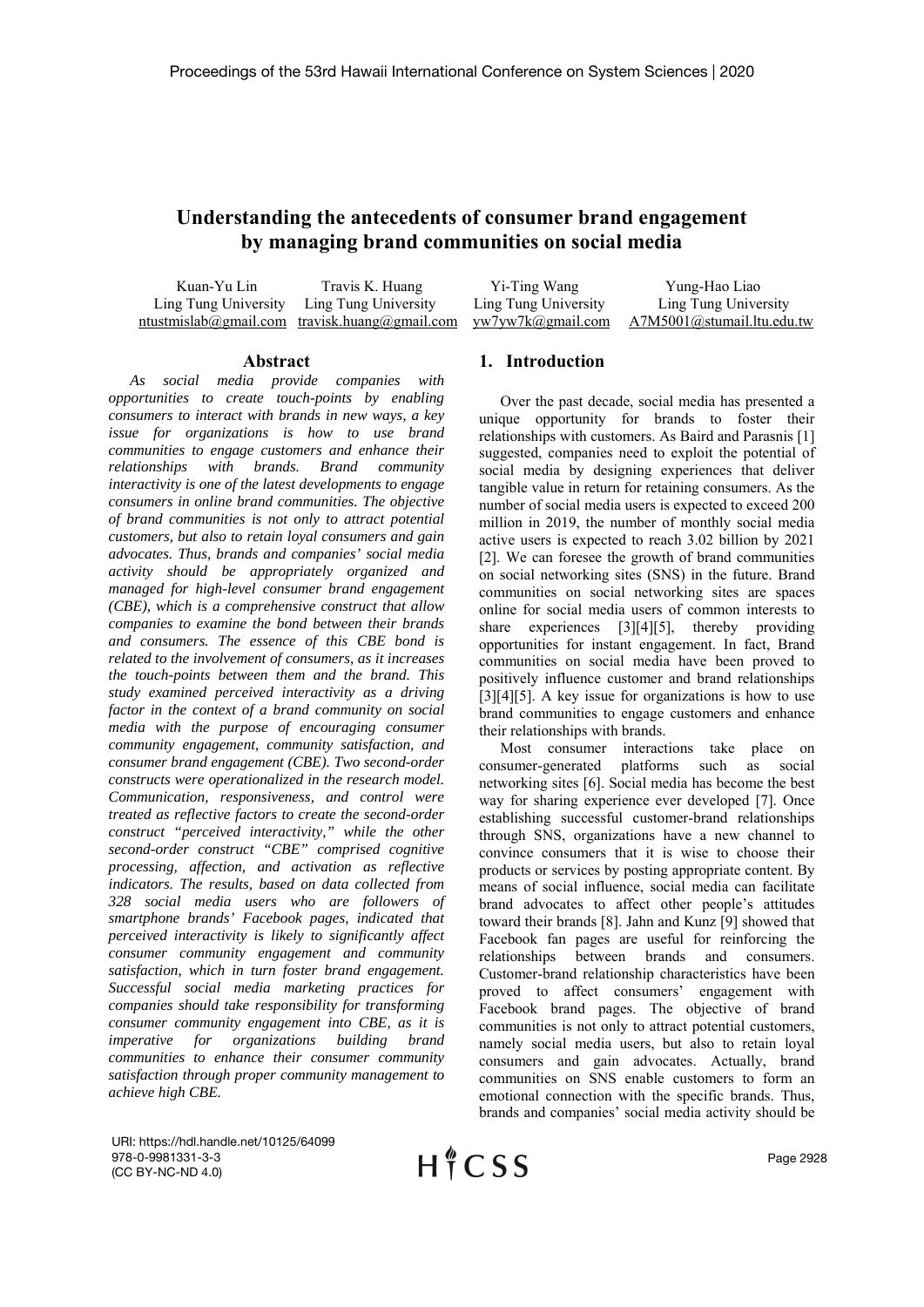appropriately organized and managed for building better consumer brand relationships.

Consumer brand engagement (CBE) is a relatively recent concept that expands on existing theories of relationship marketing. CBE implies emotional commitment to a brand, and it has been regarded as a critical driver of the consumer decision-making process. A successful CBE strategy allows all participants to share their experiences with the brand, eventually resulting in brand growth in terms of increased revenues, profitability, market share, and brand loyalty [10]. Thus, CBE has become a worthwhile investment for companies seeking to increase customer loyalty. Companies need to implement their CBE strategies successfully to involve real consumers in the presentation of their products or services. As mentioned above, brand communities on SNS are the best way for companies to execute CBE effectively.

As the literature on consumer engagement has grown significantly, the antecedents and outcomes of CBE have been revealed [10]. Higher levels of brandrelated consumer engagement lead to successful outcomes of social media activities [6], which have positive effects on the users' attitudes and behavior [11]. For instance, consumer engagement significantly affects the dimensions of CBE (cognitive processing, affection and activation), and that affection and activation positively influence brand loyalty. Surprisingly, cognitive processing negatively impacts brand loyalty [10]. Besides, the use of SNS leads to greater online behavior by the users [12]. That is to say, user's engagement will increase. For example, the daily use of Facebook has also been shown to be a strong predictor of social media user's community satisfaction from SNS [13]. This study's goals were focused not only on consumers' engagement with specific brands, but also on their engagement in specific brand communities. These two types of engagement, namely community engagement and CBE, are different in nature. Both play important roles in shaping social media management within brand communities on SNS. The relationships between consumers' community engagement and CBE were further explored and identified in the following sections.

Many studies have examined the effects of perceived interactivity between users in terms of their psychological state during interactions with specific online media or websites [14][15][6]. For instance, perceptions of interactivity have a positive effect on the user's emotional response to the brand community [16]. Companies need to be conscious of the experience they're delivering, and to deliver it consistently. As social media users are sensitive to

highly interactive features [17], clarifying the nature of the perceived interactivity in brand communities seems to be the key to establishing successful social media tactics. Perceived interactivity may include interactions with both other consumers and the brand companies. Hence, the study investigated how social media user perceptions of interactivity affect their community engagement and community satisfaction.

Evaluation of the relationship between perceived interactivity and community satisfaction is incomplete without considering the effects of community engagement. Even social media users who perceive high interactivity may still improve their community satisfaction through greater community engagement. After clarifying this effect of community engagement, organizations are able to take action to enhance user levels of perceived interactivity.

When consumers look for a feature-rich smartphone with top-of-the-line specifications, they tend to shop online and consider a wide range of smartphones from top brands such as Apple, Samsung, Sony, and more. However, the consumer's favorite brand leads to the actual choice. This is precisely the effect of CBE. The target community of this study is smartphone brand communities on SNS in Taiwan. The top nine smartphone brands in Taiwan are Apple, Samsung, ASUS, SONY, OPPO, HTC, Mi Taiwan, Sharp, and LG. Each brand has its own Facebook fan page. Social media users not only contribute personal information related to their interests, but also participate in specialized groups on SNS. Hence, the study investigated the effects of perceived interactivity for brand communities on SNS in the context of smartphone brands in Taiwan.

An investigation was conducted over three months. The study participants were members of smartphone brand communities in Taiwan. In fact, they were the social media users who were consumers of the brand communities in SNS websites. In addition to gaining greater understanding of how to increase members' community engagement and community satisfaction by launching brand communities on SNS, the study objectively assessed the factors that increase the degree of CBE. Hence, the causal linkages between consumers' community engagement and CBE, and also between their community satisfaction and CBE, were evaluated. The study aimed to answer the following questions: How does consumers' perceived interactivity in brand communities on SNS improve their community engagement and enhance their community satisfaction? What is the relationship between members' community engagement and their community satisfaction with a brand? Does social media users' community engagement affect CBE?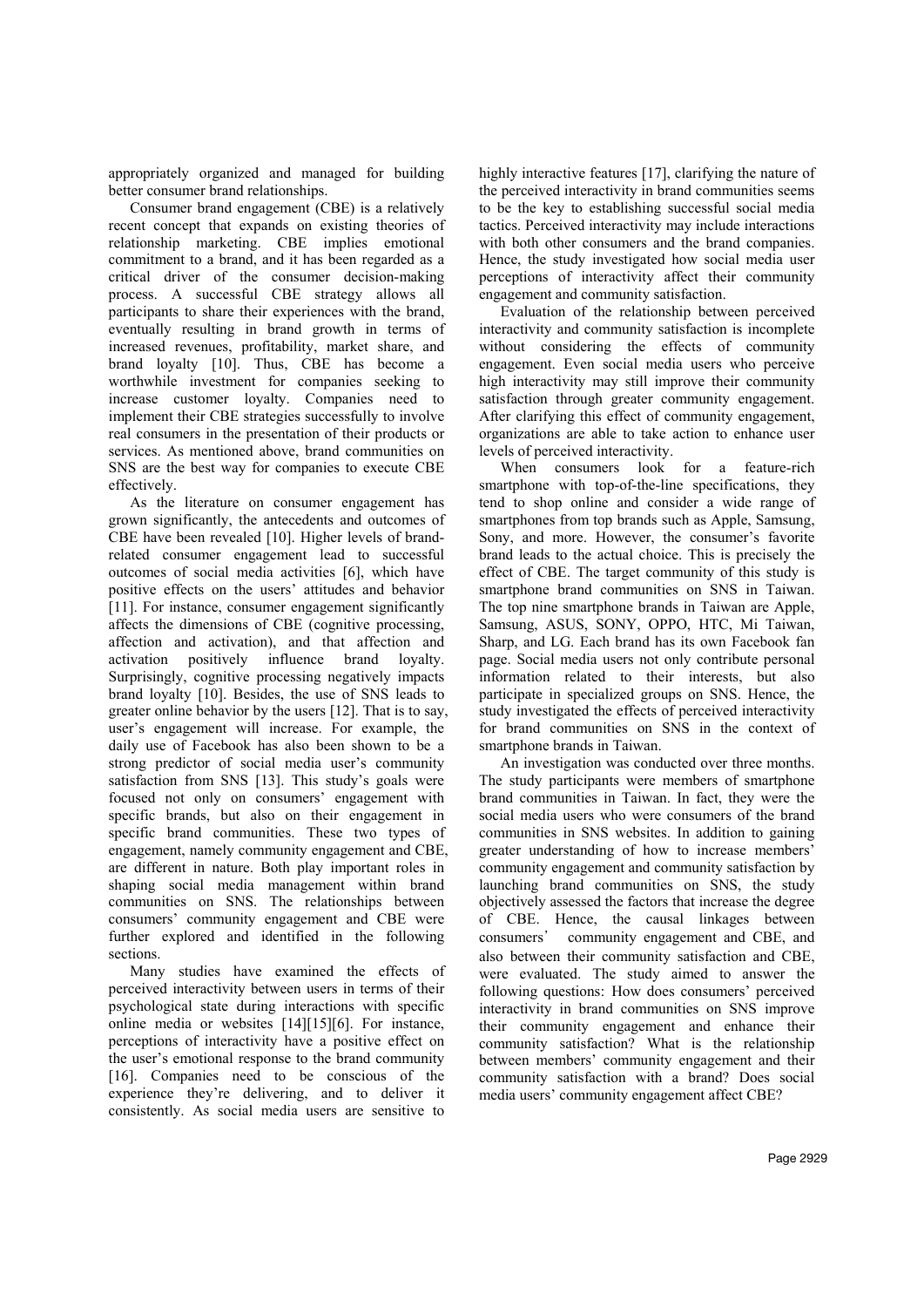## **2. Literature review**

As the study intended to identify the effects of brand communities' perceived interactivity, appropriate dimensions were considered and included in the research model. These dimensions were identified by referencing the literature on perceived interactivity. The concept of CBE was introduced as a source of cues for exploring the possible outcomes of perceived interactivity, such as community engagement and community satisfaction.

## **2.1. Consumer brand engagement**

In past decades, the concept of consumer brand involvement has gained great attention and been treated as a valuable indicator of the relationships between consumers and brands [18]. Consumer brand involvement refers to a consumer's perception of the personal relevance of a brand, and measures his/her passive (rather than active) attitudes and behaviors. However, as social media environments greatly affect consumer/brand relationships, the dynamics of interactive consumer/brand relationships should be considered within a broader context. Hence, consumers' active roles and behaviors in brand-related processes have been observed in recent studies, and measured using the concept of consumer engagement, which is defined as a psychological state that arises due to interactive consumer experiences with a brand [19]. The literature on consumer engagement is growing significantly, as engagement is viewed as a cognitive and affective commitment to more "active" relationships with brands [11].

By reviewing the conceptualizations of engagement across several academic disciplines, especially marketing [19][20], the concept of CBE was proposed to have three dimensions [21], which are related to the cognitive, emotional, and behavioral nature of engagement. The first dimension is cognitive processing, which is defined as "the consumer's degree of brand-related thought processing and elaboration during the interaction between consumer and brand." The second dimension is affection, which refers to "the consumer's level of positive brand-related affect during the interaction between consumer and brand." The third dimension is activation, which represents "the consumer's degree of energy, effort and time spent on a brand during the interaction between consumer and brand." [21]. An associated measurement instrument, the CBE scale, was developed by Hollebeek, Glynn, and Brodie [21]. This 10-item scale has exhibited construct validity [22][23][24].

CBE has been treated as a new indicator for evaluating brand performance [25][26], and has been proven to positively affect organizational performance outcomes, such as consumers' brand loyalty, brand referrals, sales growth, and profitability [27][10]. Hence, it is critical for organizations to keep finding ways to increase CBE. Indeed, several different business strategies exist for accomplishing or approaching this goal. With the trend toward social media, we foresee that the number of social media users and the amount of their usage will continue to grow [28]. Organizations increasingly tend to establish brand communities for customers to discuss their experiences and opinions. The formation of brand communities has been proven to increase consumer loyalty [4][5]. Facebook fan pages have proven highly useful for strengthening the relationships between organizations and their customers [9]. Establishing brand communities on SNS is an excellent strategy from a digital marketing perspective. Most importantly, organizations should manage their brand communities well, for example, by prompting members' engagement or improving their satisfaction, if higherlevel CBE is desired.

Brand communities on SNS are the most up-to-date, collaborative customer relationship management systems. They can establish and manage strong relationships between organizations and users through creating positive experiences concerning the organization's brands, products, and services. Moreover, brand communities on SNS are able to extract the greatest value from customers over the lifetime of the relationship [1], and to turn the organization's social media connections into loyal customers [8].

Consumers form meaningful connections with a specific brand by annotating, transforming, and recirculating various types of social media content. Once organizations establish their own brand communities, they have a chance to facilitate dialogue and collaborative experiences that their consumers will appreciate [1]. Hence, it is helpful for organizations to establish their own branded social network groups or pages on social media networking sites [4][5].

 This study's goals were focused not only on consumers' engagement with specific brands, but also on their engagement in specific brand communities. The relationships between consumers' community engagement and brand engagement were further explored and are explained in the following sections.

## **2.2. Perceived interactivity**

Brand communities on SNS are popular environments for people with common interests to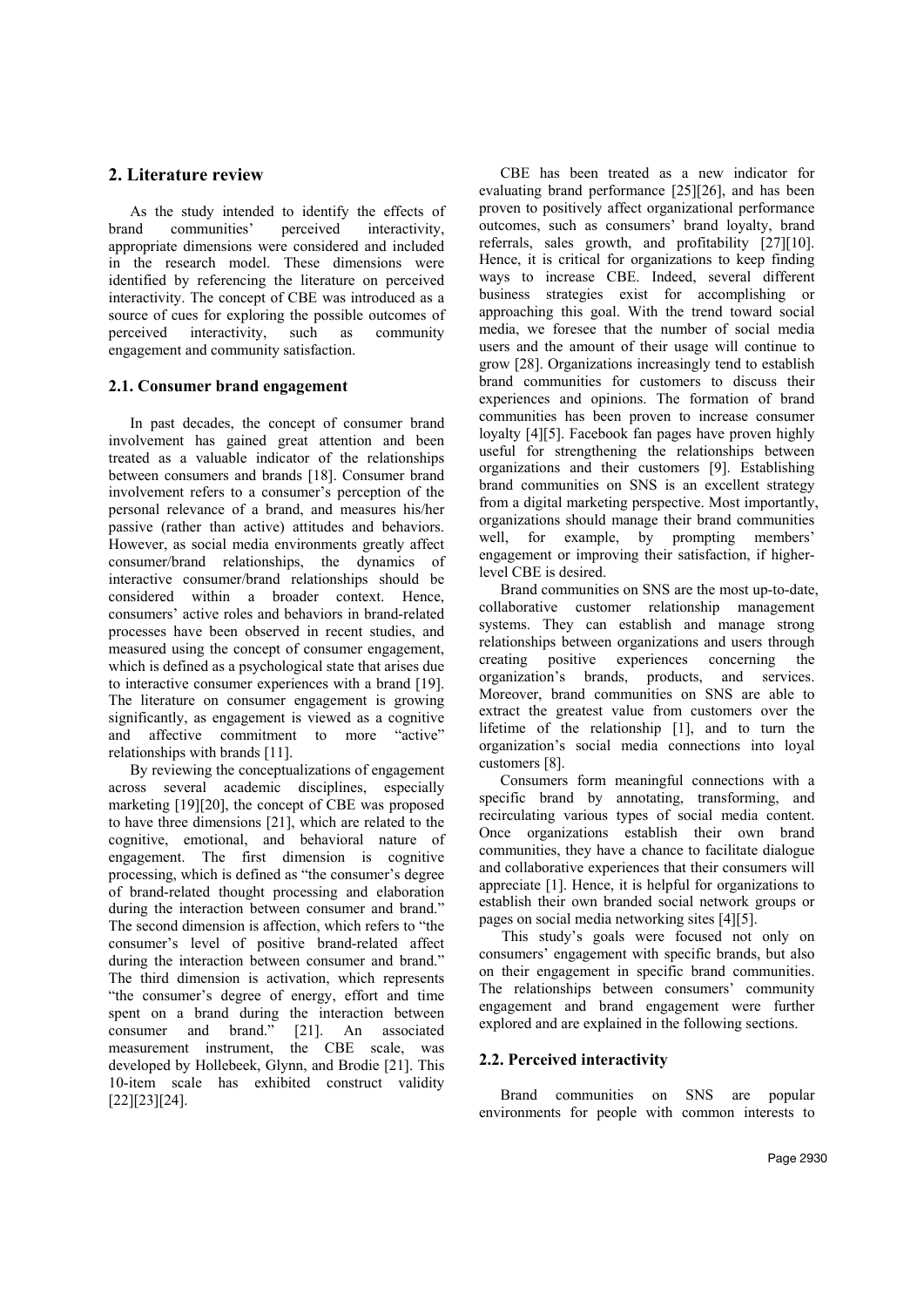interact with one another by exchanging information, ideas, or comments. Social media have shifted organizations' influence from traditional consumers to social media users, who may not have an actual purchase experience or a clear interest in a brand. Therefore, for the sake of internet marketing, organizations should use brand communities on SNS to interact with social media users, whether or not they are community members.

The concept of perceived interactivity was first proposed for content analysis of e-mail messages [29]; interactivity was defined based on the dimensions of efficacy and perceived interactivity. Wu [30] used these two dimensions to investigate perceived interactivity by renaming them "internal-based efficacy" and "externally based system efficacy." "Internal-based efficacy" refers to "perceived control," whereas "externally based system efficacy" represents "perceived responsiveness." After McMillan and Hwang [14] and Liu [31] identified a third dimension of "communication" to measure the degree of two-way interaction, many studies used these three dimensions as the core constructs of perceived website interactivity [14][32][33][34][35][36][15][6]. Perceived interactivity is now treated in the literature as users' psychological state during their interactions with a website [33].

With the emergence of social media, the evidence that our understandings of the effects of perceived interactivity on SNS must be verified has increased. For example, the degree of interaction in virtual communities was proven to influence users' commitment to a community [37]. Peer communication and socialization via social media do not only influence community members' product attitudes directly, but also their purchase intentions indirectly [38]. In the current study, perceived interactivity was investigated in the context of brand communities on SNS. It is believed that the level of such perceived interactivity in social media use is different from what is experienced on websites. Thus, perceived interactivity was adopted, and defined as the users' perception of communication, responsiveness, and control in the brand community on SNS.

The website has become the most highly used interactive marketing tool [39]. Most marketers and website designers always try to promote the interactive capabilities of their websites. In terms of pinpointing the importance of brand interactivity, some researchers have demonstrated that following a brand's Facebook updates can lead to positive brand evaluations [40]. What social media users see on SNS directly affects their impression of the brand, their loyalty, and their intention to purchase. As the significant effects of website interactivity on users' thoughts, emotions, and behaviors have been revealed [41], it is now necessary to examine the influence of brand communities' interactivity on SNS.

## **2.3. Perceived interactivity and community engagement**

The level of interactivity in a virtual community has been found to enhance consumers' engagement [3] and increase their intention to engage in collective actions such as co-shopping [37]. As most consumer engagement takes place on SNS [6], most social media users are passive consumers, rather than being actively engaged. Hence, organizations should seek to increase consumer engagement. For example, providing personal information is more effective in driving higher levels of consumer engagement than providing impersonal information. In general, community engagement amplifies the strength of relationships between consumers and brand communities [5]. We expect that when community members perceive a high degree of interactivity, they will be more likely to participate in a brand community on an SNS that has a high level of community engagement. This observation leads to the following hypothesis

*Hypothesis 1: Perceived interactivity is positively related to community engagement.* 

## **2.4. Perceived interactivity and community satisfaction**

Numerous studies have indicated that users' perceived website interactivity positively and significantly affects their satisfaction. For instance, Sicilia, Ruiz, and Munuera [17] showed that reciprocal relationships were facilitated by presenting highly interactive website features. Lowry, Romano, Jenkins, and Guthrie [35] used a computer-mediated communication (CMC) interactivity model to prove that interactivity enhances communication quality and process satisfaction in CMC-supported teams. Cui, Wang, and Xu [36] indicated that consumers' perceived interactivity positively affects their attitudes toward websites.

However, the emergence of social media has led to increasing evidence that our understandings of perceived interactivity on SNS must be updated. For example, the level of interaction in virtual communities has been proven to influence consumers' commitment to such communities [37]. Wang, Yu, and Wei [38] demonstrated that peer communication and socialization on social media not only influence community members' product attitudes directly, but also affect their purchase intentions indirectly.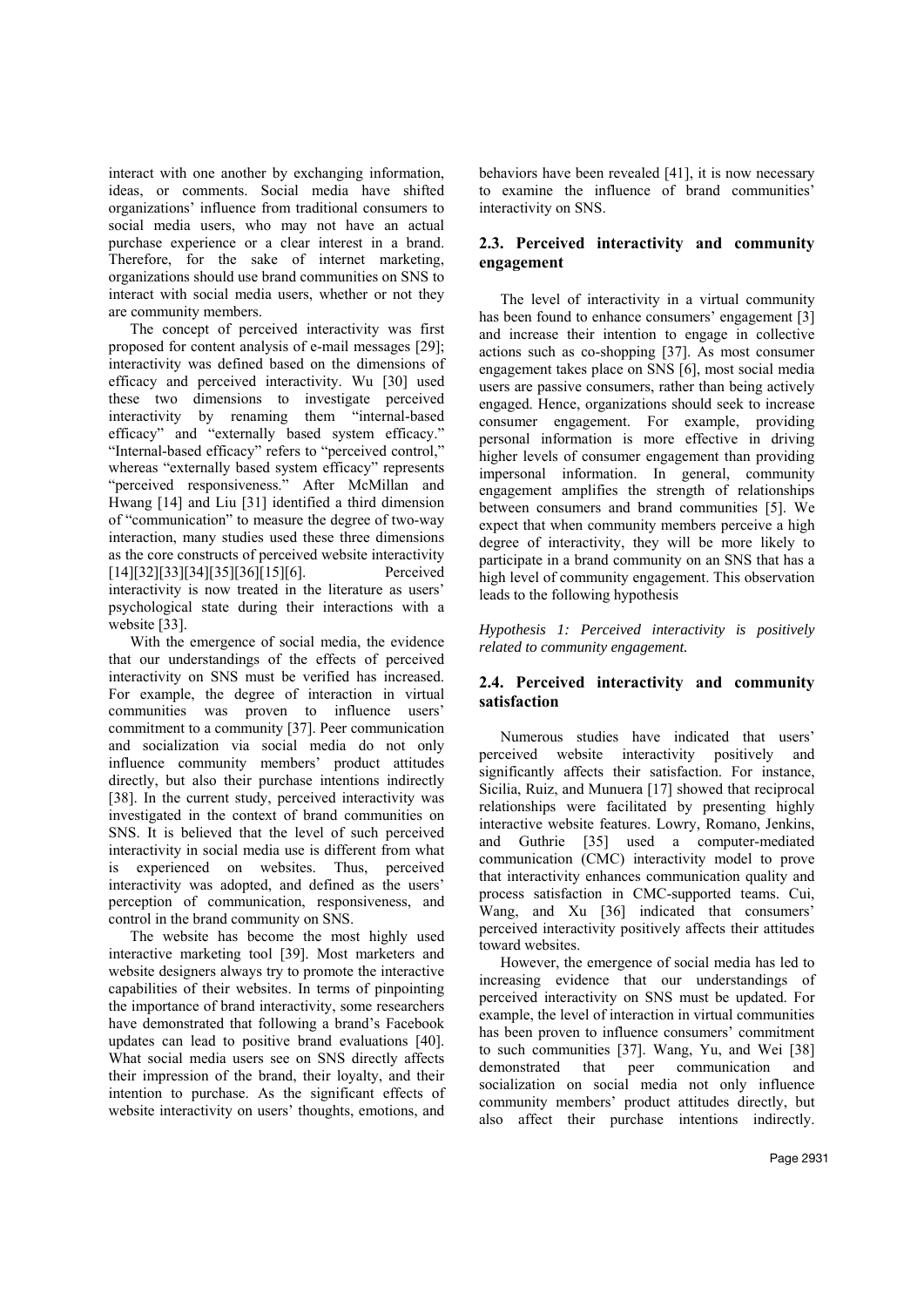Moreover, social media interaction, which is measured by the quantities of various social media used, has been shown to positively affect satisfaction [16].

In terms of pinpointing the importance of brand interactivity, some researchers have demonstrated that following a brand's Facebook updates can lead to positive brand evaluations [40]. Indeed, it is more absorbing for community members to share information and experiences through social media pages with higher interactivity. By offering increased interactivity, brand communities are more likely to encourage community members to browse or share their experiences. Consequently, the users will perceive greater satisfaction, as perceived interactivity leads to a positive attitude toward the brand community and enhances community satisfaction community. This observation leads to the following hypothesis.

*Hypothesis 2: Perceived interactivity is positively related to community satisfaction.* 

#### **2.5. Community engagement**

Guthrie et al. [42] defined engagement as a psychological state that goes beyond task fulfillment and is characterized by involvement, expenditure of effort, the full use of cognitive capability, and being energized and active. When people are engaged in an activity, they are engaged in the process of that activity.

This state of engagement can be activated and motivated by using cognitive strategies to expedite comprehension [11]. The effects of such engagement have been explored in the literature. For instance, Mollen and Wilson [11] showed how online engagement positive affects users' attitudes and behaviors. Consumers are more willing to interact with businesses online if the outcomes, such as coupons or specific information, benefit them [1]. Higher levels of brand-related consumer engagement commonly lead to greater positive effects [5] and successful outcomes for social media activities [6], such as community satisfaction. Based on the foregoing reasoning, the study proposes the following hypothesis.

#### *Hypothesis 3: Community engagement is positively related to community satisfaction.*

In general, the mission of industry marketing is to promote CBE, i.e., find ways to keep consumers engaged with a brand. Managing a brand community on SNS, such as Facebook pages, is just one CBE

strategy. That is to say, when social media users view a brand's Facebook page, the brand has the opportunity to engage their attention and ultimately to transform them into loyal consumers. Hence, understanding the effect of social media users' community engagement on CBE has recently become a critical issue.

As Baird and Parasnis [1] explained, engaging with a company via social media often leads to a feeling of connectedness. This emotion is similar to a sense of membership, and is an important determinant of a user's willingness to become active in a brand community [43]. Specifically, social media users with higher levels of engagement usually demonstrate a stronger sense of membership, which helps encourage the development of relationships not only between consumers and brand communities, but also between consumers and brands [44]. Hence, the study proposes the following hypothesis.

*Hypothesis 4: Community engagement is positively related to consumer brand engagement.*

#### **2.6. Community satisfaction and consumer brand engagement**

As brand communities on SNS can establish and manage strong relationships between organizations and users through creating positive experiences concerning the organization's brands, products, and services. Brand communities on SNS are able to extract the greatest value from customers over the lifetime of the relationship [1], and to turn the organization's social media connections into loyal customers [4][5][8], organizations should manage their brand communities well by improving their satisfaction, if higher-level CBE is desired. We expect that when community members perceive a high degree of satisfaction, they will be more likely to have a high level of CBE. This observation leads to the following hypothesis.

*Hypothesis 5: Community satisfaction is positively related to consumer brand engagement.*

The study examined the effects of perceived interactivity on both community engagement and community satisfaction. In addition to measuring the direct effects of community engagement and community satisfaction on CBE, the study assessed the indirect effect of community engagement on CBE via community satisfaction. The research model is summarized and illustrated in Figure 1.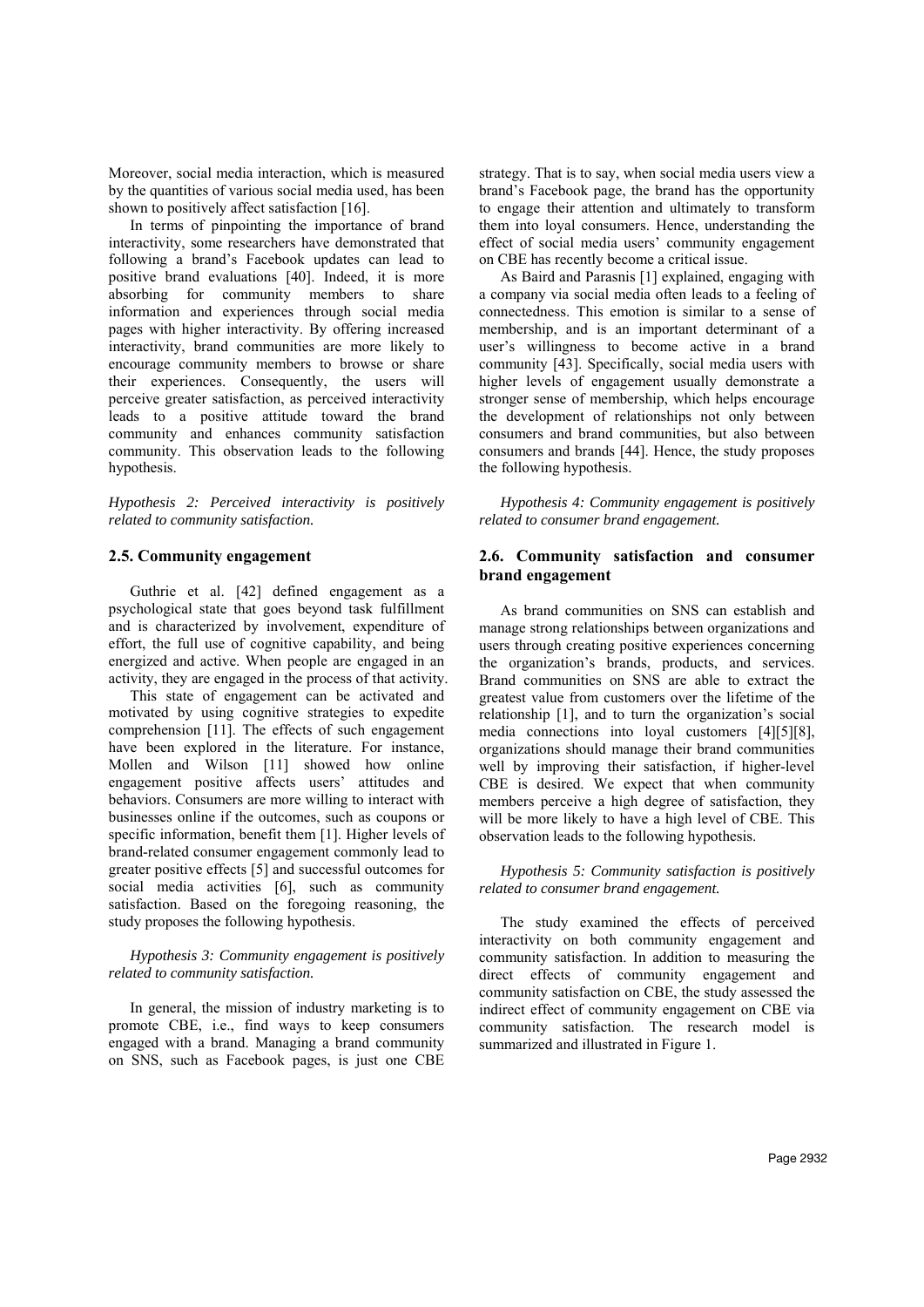

**Figure 1.** Research model

## **3. Research Design**

Social media platforms offer a convenient and effective way for community members to share their experiences. There are several reasons for consumers to stay up to date with specific brand communities on social media. Triggering activities may include following the status of information, contributing to relevant avenues or posts, searching for new ideas and support, or evaluating options and making decisions. However, successful social media marketing practices for companies should take responsibility for transforming consumer community engagement into CBE. To identify the antecedents of CBE, it is necessary to test our conceptual model in advance.

#### **3.1. Subjects**

Approximately 350 current followers of Taiwanese smartphone brands' Facebook pages filled out an online questionnaire. They were asked to choose the most impressive target community. These subjects

were social media users who had experience not only browsing posts, but also performing activities such as posting their thoughts, feelings, or related news to specific smartphone brands' Facebook pages. In addition, the subjects were familiar with responding to others by texting, sharing photos and videos, or posting links. The subjects were members of the smartphone brands' communities.

#### **3.2. Procedure**

To investigate the effects of social media users' perceived interactivity in terms of sharing experiences between community members, an online questionnaire was created for social media users, who participated via smartphone brands' Facebook pages. The participants were informed that they were involved in a research project, but were blind to the research hypotheses.

This questionnaire survey assessed the respondents' perceived interactivity, community engagement, community satisfaction, and CBE when using social media to interact with other members on a specific

**Table 1. AVE values and correlations between Variables** 

|                           | <b>AVE</b> |           | 2         | 3        | 4        | 5        | 6        |          | $\,$ 8 $\,$ |
|---------------------------|------------|-----------|-----------|----------|----------|----------|----------|----------|-------------|
| 1. Communication          | .673       | .820      |           |          |          |          |          |          |             |
| 2. Responsiveness         | .641       | $.671**$  | .800      |          |          |          |          |          |             |
| 3. Control                | .509       | $.730***$ | $.763***$ | .713     |          |          |          |          |             |
| 4. Community engagement   | .691       | .450**    | .580**    | .466**   | .831     |          |          |          |             |
| 5. Community satisfaction | .782       | $.604**$  | $.678**$  | $.621**$ | $.606**$ | .884     |          |          |             |
| 6. Cognitive processing   | .705       | .403**    | .486**    | .485**   | .389**   | .598**   | .839     |          |             |
| 7. Affection              | .730       | .405**    | .542**    | .529**   | .444**   | .708**   | $.626**$ | .854     |             |
| 8. Activation             | .745       | $.343**$  | $.418**$  | $.422**$ | $.373**$ | $.505**$ | $.660**$ | $.628**$ | .863        |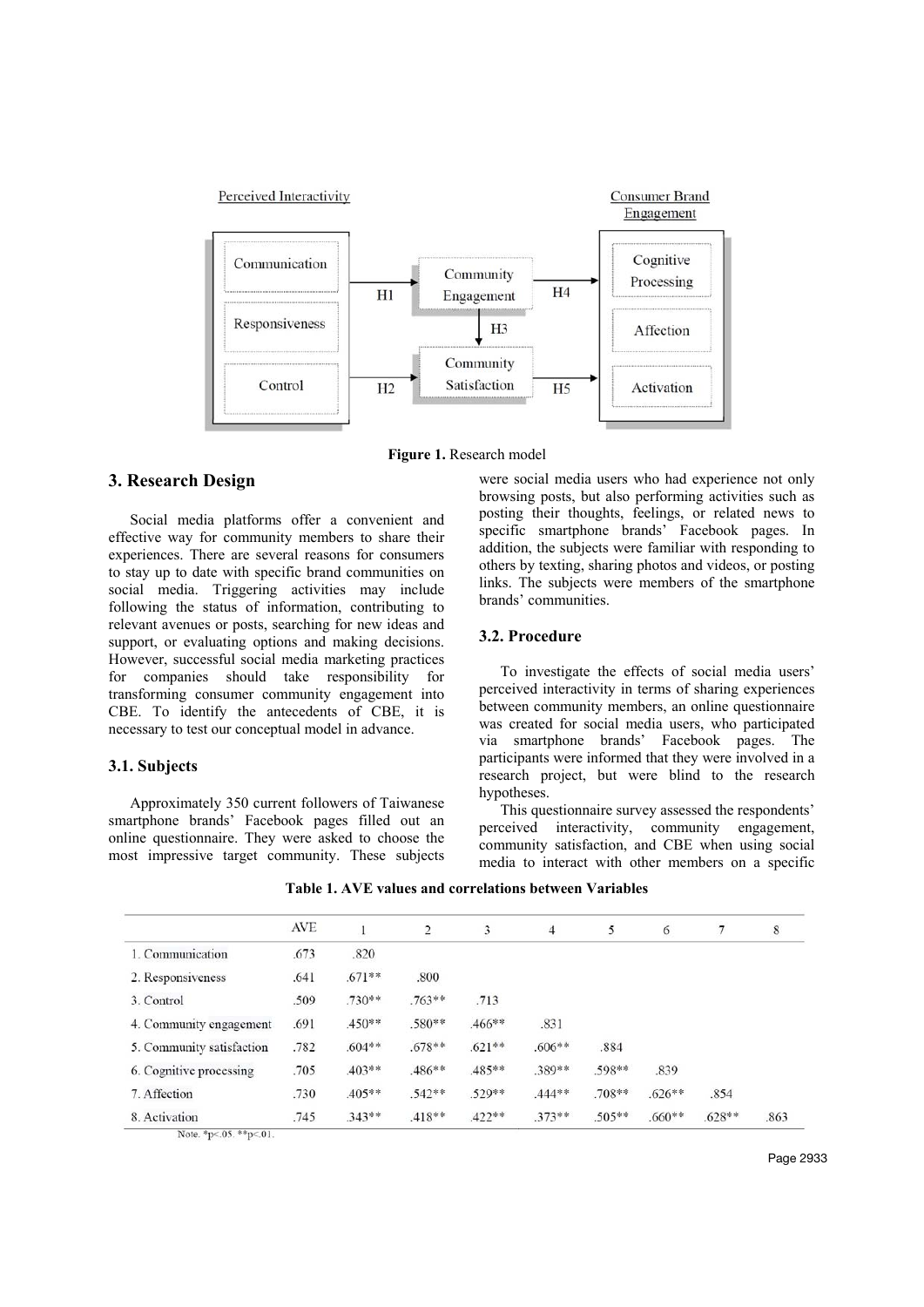smartphone brand's Facebook page. Although the respondents may have used several smartphones and followed different brand communities, they were asked to choose one community on a target brand's Facebook page when filling out the online questionnaire. The research model shown in Figure 1 was tested using the collected survey data.

#### **3.3. Measurement**

The dependent variable in this study is the consumers' level of brand engagement. The independent variables are perceived interactivity, community engagement, and community satisfaction. The variables were measured on a 7-point Likert scale ranging from 1 (strongly disagree) to 7 (strongly agree). The measurement of each construct is further described as follows.

*Consumer brand engagement.* The CBE scale was developed by Hollebeek, Glynn, and Brodie [21], and has been widely used in recent studies to measure the degree of consumers' engagement with brands. The CBE scale includes three dimensions, namely cognitive processing, affection, and activation, and has been confirmed as a valid, reliable, and stable measurement instrument [21]. The Cronbach's  $\alpha$  values for cognitive processing (three items), affection (four items), and activation (three items) were .791, .875, and .829, respectively.

*Perceived interactivity.* McMillan and Hwang's [14] scale for measuring perceived interactivity identified three aspects, namely communication, control, and responsiveness. Many researchers have applied this scale to examine website interactivity. The scale shows a high level of reliability and generalizability [34][35][6]. Hence, we adopted this scale to measure the participants' perceived interactivity with a specific brand community on SNS, with modifications. The Cronbach's  $\alpha$  values for communication (six items), responsiveness (six items), and control (nine items) were .878, .860, and .838, respectively.

*Community engagement.* Algesheimer, Dholakia, and Herrmann [44] define community engagement as a product of users' intrinsic motivations to interact and cooperate with others in a community. These researchers developed a scale to measure users' community engagement. Due to its high level of reliability and validity [5], we adopted this scale in the current study. The Cronbach's  $\alpha$  value for this fouritem measure was .889.

*Community satisfaction.* Dagger and O'Brien [45] developed a scale to assess relationship quality as perceived by users, which involved summarizing previous measurements of satisfaction (five items), trust (five items), and commitment (seven items).

Referencing Dagger and O'Brien's scale, five items were adapted to measure brand community satisfaction. The Cronbach's  $\alpha$  value for this measure was .930.

## **4. Results**

Of the 350 followers of smartphone brands' Facebook pages, 328 completed the online questionnaire without missing data, giving a response rate of 93.7%. The correlations between the variables were tested using Pearson's correlation coefficient. As shown in Table 1, all of the variables were positively interrelated. In addition, perceived interactivity and CBE were treated as second-order constructs in the research model, and each construct had its own firstorder dimensions. Three dimensions of perceived interactivity, namely communication, responsiveness, and control, were highly correlated  $(r > .6)$ . Cognitive processing was highly related to both affection (r  $= .626$ ) and activation (r  $> .660$ ), while the construct of CBE consisted of these three dimensions.

A discriminant validity test is conducted by calculating the square roots of the average variance extracted (AVE), which measure the average variance shared between a construct and its measurement items, and by calculating the correlations between constructs. A matrix can then be constructed with the square root of AVE on the diagonal and the correlations between the constructs on the off-diagonal. As shown in Table 1, the diagonal elements were all greater than the offdiagonal elements in the corresponding rows and columns. Thus, the discriminant validity of the constructs was adequate.

As we expected, both perceived interactivity and CBE showed high composite reliability and internal consistency. However, correlation does not imply causation. The causal relationships between variables were examined using structural equation modeling.

Using the 328 records, the proposed model was assessed with maximum likelihood estimation using AMOS. All of the calculations were based on the covariance matrix of the variables. Five common model-fit measures were used to assess the proposed model's overall goodness of fit, the ratio of  $\gamma$ 2 to degrees of freedom (CMIN/DF), goodness-of-fit index (GFI), adjusted goodness-of-fit index (AGFI), comparative fit index (CFI), and root mean square error of approximation (RMSEA). The results indicated that the proposed model (CMIN/DF=2.026; GFI=.831, AGFI=.804, CFI=.923, RMSEA=.056) had a good fit, because all of the criteria were better than the recommended values (CMIN/DF  $\leq$  3; GFI  $> .80$ , AGFI $>$ .80, CFI $>$ .90, RMSEA $<$ .06). Thus, we used the model to examine our hypotheses.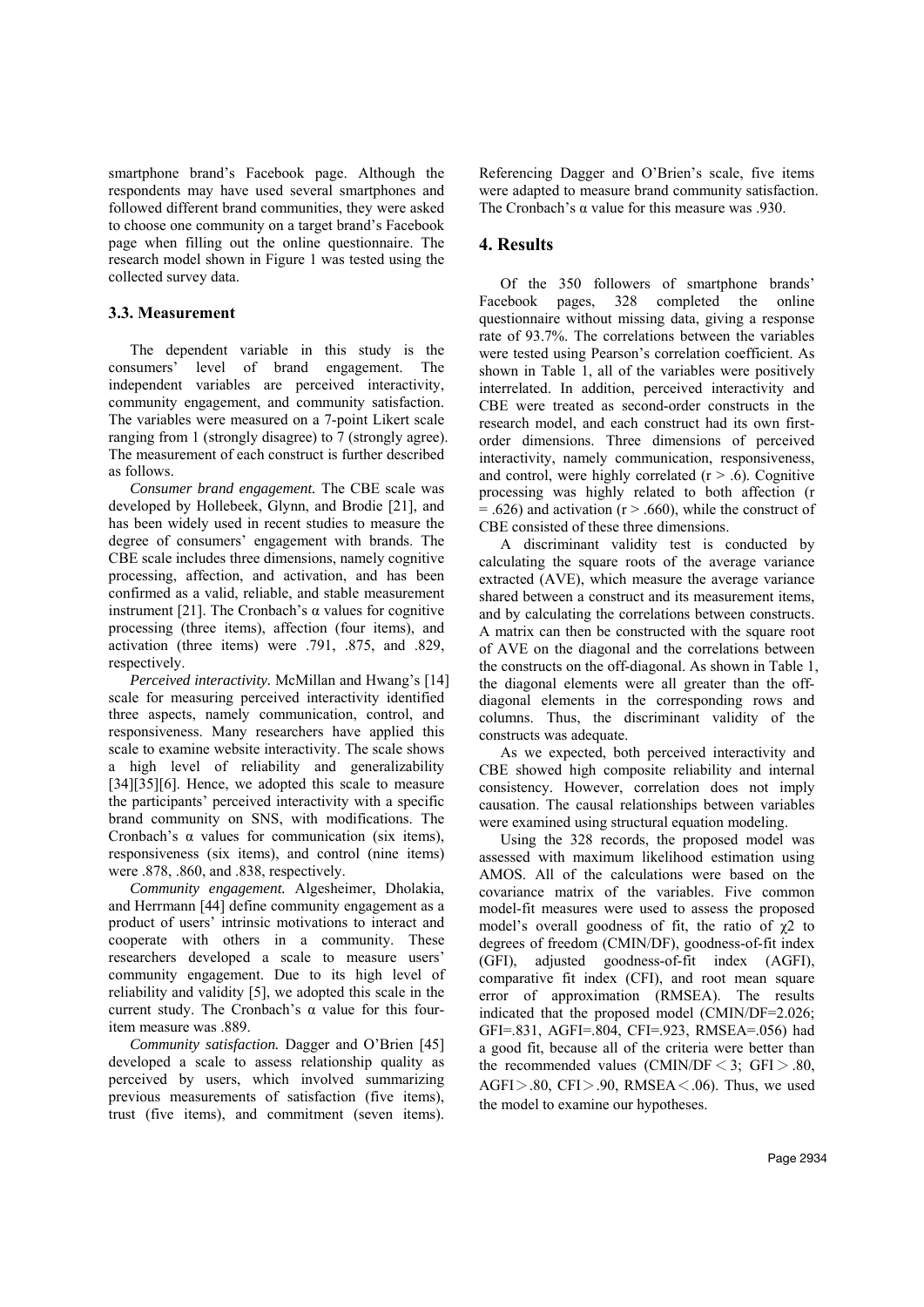

**Figure 2.** Standardized Path Coefficients of the Proposed Model (Note. \*p< .05. \*\*p<.01. \*\*\*p<.001.)

As shown in Figure 2, the standardized path coefficients running from perceived interactivity to both community engagement and community satisfaction were statistically significant, thus Hypotheses 1 and 2 were supported. Furthermore, the standardized path coefficient running from community engagement to community satisfaction was significant, confirming Hypothesis 3. In addition, as the path from community satisfaction to CBE was significant, Hypothesis 5 was supported. Unexpectedly, however, the standardized path coefficient from community engagement to CBE was not significant; thus, Hypothesis 4 was not supported.

Two second-order constructs were operationalized in the structural model. Communication, responsiveness, and control were treated as reflective factors to create the second-order construct "perceived interactivity," while the other second-order construct "CBE" comprised cognitive processing, affection, and activation as reflective indicators.

The  $\mathbb{R}^2$  value indicated that 69% of the variance in CBE was explained by these variables, including community engagement, community satisfaction, and perceived interactivity, while 66% of the variance in community satisfaction was explained by community engagement and perceived interactivity. These results show that community satisfaction had a direct effect on CBE, whereas community engagement had no direct effect on CBE, but an indirect effect through its direct effect on community satisfaction. Similarly, perceived interactivity influenced CBE indirectly through direct effects on community engagement and community satisfaction.

#### **5. Conclusion**

This study used the Facebook pages of smartphone brands to measure social media users' perceptions of interactivity to assess their effects on community engagement and community satisfaction. The concepts

of community engagement and brand engagement were introduced and distinguished, and the investigation included an empirical examination of the effects of community engagement and community satisfaction on CBE.

Overall, perceived interactivity showed positive effects on community engagement and community satisfaction, and community engagement had a positive effect on community satisfaction, which in turn affected CBE directly. Based on these findings, we can confirm that smartphone brands can increase the community satisfaction of social media users not only by encouraging their community engagement but also by creating greater perceived interactivity for social media users in the context of virtual communities on SNS when higher CBE is needed. By providing quick feedback, responses, and reaction in brand communities, smartphone brands are able to create greater perceived interactivity among consumers. Thus, quick and accurate responses by smartphone brands on their Facebook pages are an effective way to increase community satisfaction among social media users through promoting community engagement.

Surprisingly, consumer community engagement was not found to have a direct effect on CBE. For social media users in the context of virtual communities on SNS, the difference in community engagement and CBE was clear, but the relationship is not supported with evidence. That is, the community engagement of social media users did not necessarily lead to brand engagement. A plausible explanation for this is that consumers are not restricted to sharing positive experiences in their brand communities on SNS. Their engagement with the brand and other consumers is brutally honest and may lead to negative perceptions of the brand. Furthermore, when people become engaged with brand communities, they eagerly interact with posts, news, and comments. The content rarely remains brand-related, but it may include community-related chores, gossip, or other matters.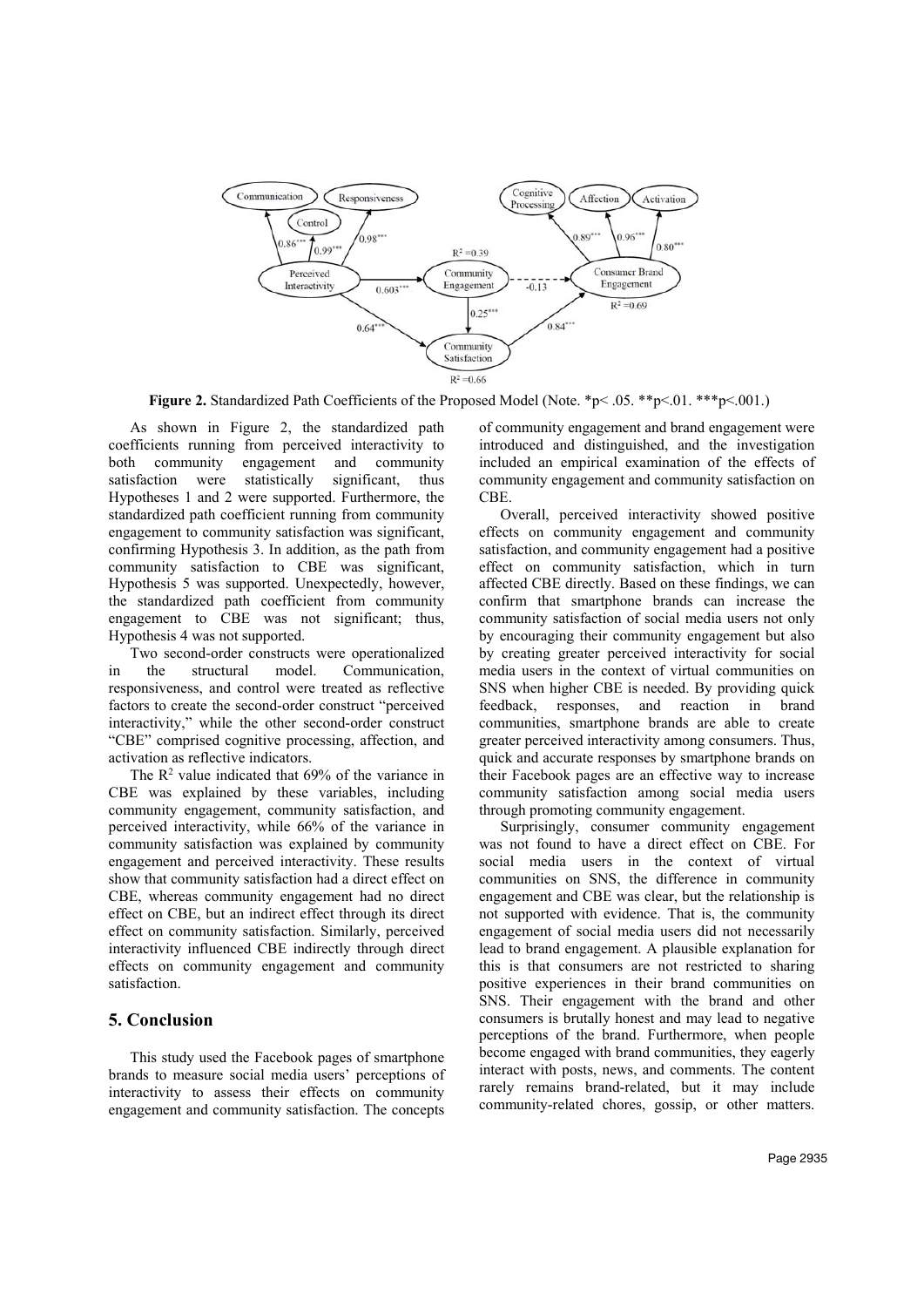Thus, if people engage more with the community, they do not become more knowledgeable about the specific brand. Additionally, social media users may be active and engage in a new brand community just to acquire information of interest, and they may have no deep engagement with the specific brand. However, if their high engagement with the brand community brings great satisfaction, they become loyal consumers.

The research is theoretically significant because it bridges the research gap between community engagement and CBE by investigating community satisfaction in the context of managing brand communities on social media. Companies expend a great deal of effort managing their social media accounts to create impactful outcomes in the form of brand community engagement and company profit. Successful social media marketing practices should thus take responsibility for transforming consumer community engagement into brand engagement. Hence, an important practical implication of our findings is the ability to increase CBE directly by raising community satisfaction among social media users on Facebook pages through encouraging community engagement. For example, marketing strategies could be adapted so that consumers can participate in the creation of brandrelated content and share brand values and stories with peers online. Smartphone brands need to pay closer attention to the posts in their brand communities on SNS and keep them focused on brand-related topics.

In future studies, comparative scenarios involving multiple cultures or countries should be conducted to better understand social media users' natural behaviors and how they engage with brand communities. Besides, indicators of community phenomena, such as the numbers of Facebook posts and comments, are valuable measures of SNC mini-track. Empirically examining the relationship between human behavior and such indicators will make a new practical contribution. To better understand the influence of Facebook posts and comments, measuring the total number of community posts and comments is not enough. We need to determine which cues that elicit such effects in advance. However, it is still difficult to identify "potential" or "effective" Facebook posts and comments. We have left such an investigation to future research, because it would have taken too much time for us to both collect survey data and measure the number of "potentially effective" Facebook posts and comments.

## **Acknowledgments**

This research is partially supported by Ministry of Science Technology in Taiwan under project number MOST-105-2410-H-275-002.

## **References**

[1] C. H. Baird, and G. Parasnis, "From social media to social customer relationship management", Strategy & Leadership, 39(5), 2011, pp. 30-37.

[2] Statista, "Most popular types of online brand interactions according to global internet users as of 3rd quarter 2014", 2015, Retrieved from http://www.statista.com/statistics/376078/online-brand-

interactions/

[3] M. Seraj, "We create, we connect, we respect, therefore we are: Intellectual, social, and cultural value in online communities", Journal of Interactive Marketing, 26(4), 2012, pp. 209-222.

[4] M. Laroche, M. R. Habibi, and M. O. Richard, "To be or not to be in social media: How brand loyalty is affected by social media?" International Journal of Information Management, 33(1), 2013, pp. 76-82.

[5] M. R. Habibi, M. Laroche, and M. O. Richard, "Brand communities based in social media: How unique are they? Evidence from two exemplary brand communities", International Journal of Information Management, 34(2), 2014, pp. 123-132.

[6] J. Schamari, and T. Schaefers, "Leaving the home turf: How brands can use webcare on consumer-generated platforms to increase positive consumer engagement", Journal of Interactive Marketing, 30, 2015, pp. 20-33.

[7] A. M. Munar, and J. K. S. Jacobsen, "Motivations for sharing tourism experiences through social media", Tourism management, 43, 2014, pp. 46-54.

[8] A. Van Looy, "Social Customer Relationship Management", In Social Media Management (pp. 87-111). Springer International Publishing. 2016.

[9] B. Jahn, and W. Kunz, "How to transform consumers into fans of your brand", Journal of Service Management, 23(3), 2012, pp. 344-361.

[10] C. Leckie, M. W. Nyadzayo, and L. W. Johnson, "Antecedents of consumer brand engagement and brand loyalty", Journal of Marketing Management, 32(5-6), 2016, pp. 558-578.

[11] A. Mollen, and H. Wilson, "Engagement, telepresence and interactivity in online consumer experience: Reconciling scholastic and managerial perspectives", Journal of business research, 63(9), 2010, pp. 919-925.

[12] W. W. Ma, and A. Chan, "Knowledge sharing and social media: Altruism, perceived online attachment motivation, and perceived online relationship commitment", Computers in Human Behavior, 39, 2014, pp. 51-58.

[13] V. Barker, D. M. Dozier, A. S. Weiss, & D. L. Borden, "Facebook "friends": Effects of social networking site intensity, social capital affinity, and flow on reported knowledge-gain", The Journal of Social Media in Society, 2(2), 2013, pp. 76-97.

[14] S. J. McMillan, and J. S. Hwang, "Measures of perceived interactivity: An exploration of the role of direction of communication, user control, and time in shaping perceptions of interactivity", Journal of Advertising, 2002, pp. 29-42.

[15] G. Wu, X. Hu, and Y. Wu, "Effects of perceived interactivity, perceived web assurance and disposition to trust